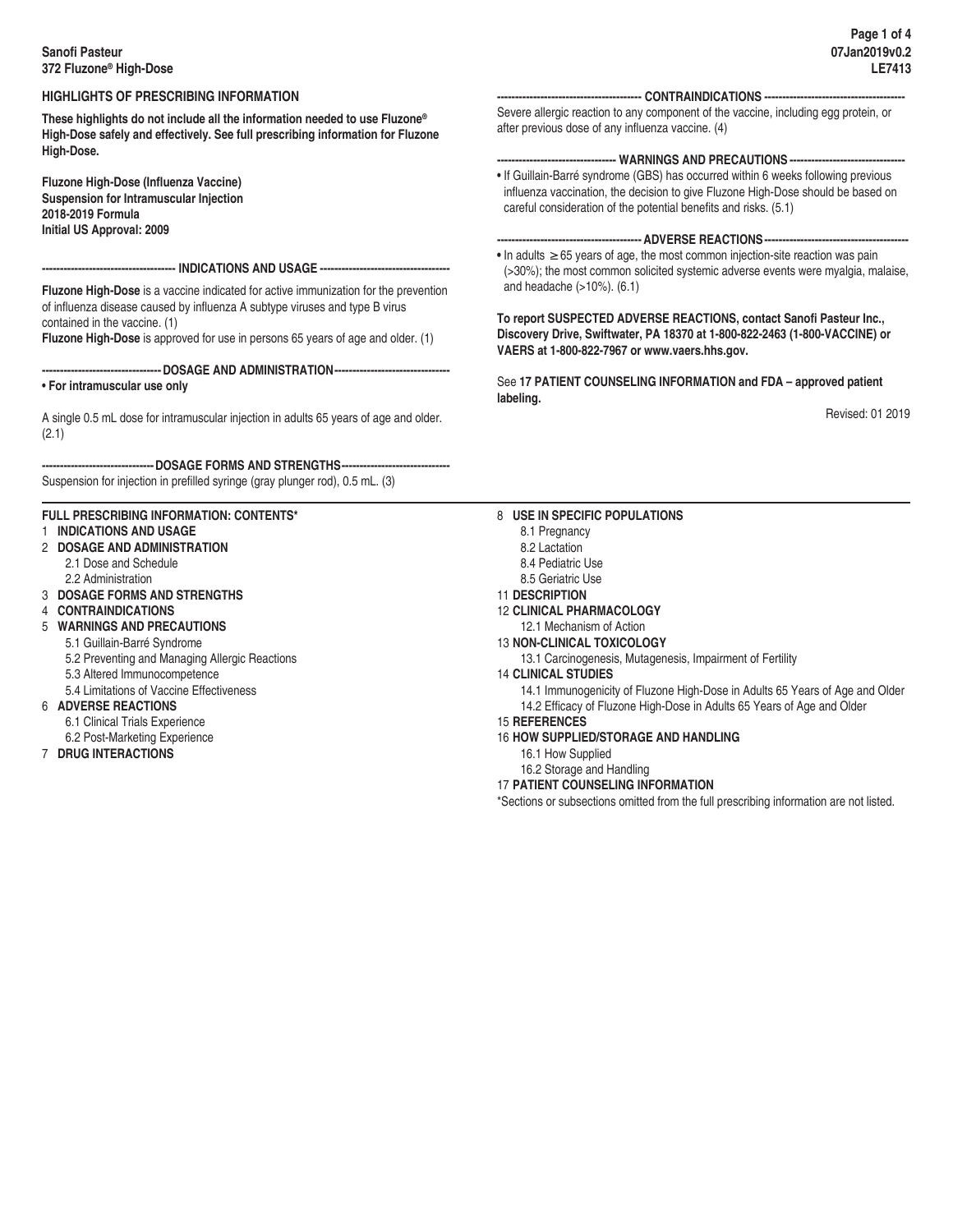### **FULL PRESCRIBING INFORMATION:**

#### **1 INDICATIONS AND USAGE**

Fluzone® High-Dose is a vaccine indicated for active immunization for the prevention of influenza disease caused by influenza A subtype viruses and type B virus contained in the vaccine.

Fluzone High-Dose is approved for use in persons 65 years of age and older.

#### **2 DOSAGE AND ADMINISTRATION**

**• For intramuscular use only**

### **2.1 Dose and Schedule**

Fluzone High-Dose should be administered as a single 0.5 mL injection by the intramuscular route in adults 65 years of age and older.

#### **2.2 Administration**

Inspect Fluzone High-Dose visually for particulate matter and/or discoloration prior to administration. If either of these conditions exist, the vaccine should not be administered.

Before administering a dose of vaccine, shake the prefilled syringe.

The preferred site for intramuscular injection is the deltoid muscle. The vaccine should not be injected into the gluteal area or areas where there may be a major nerve trunk.

Do not administer this product intravenously or subcutaneously.

Fluzone High-Dose should not be combined through reconstitution or mixed with any other vaccine.

### **3 DOSAGE FORMS AND STRENGTHS**

Fluzone High-Dose is a suspension for injection.

Fluzone High-Dose is supplied in prefilled syringes (gray syringe plunger rod), 0.5 mL, for adults 65 years of age and older.

### **4 CONTRAINDICATIONS**

A severe allergic reaction (e.g., anaphylaxis) to any component of the vaccine [see *Description* (11)], including egg protein, or to a previous dose of any influenza vaccine is a contraindication to administration of Fluzone High-Dose.

#### **5 WARNINGS AND PRECAUTIONS**

#### **5.1 Guillain-Barré Syndrome**

If Guillain-Barré syndrome (GBS) has occurred within 6 weeks following previous influenza vaccination, the decision to give Fluzone High-Dose should be based on careful consideration of the potential benefits and risks. The 1976 swine influenza vaccine was associated with an elevated risk of GBS. Evidence for a causal relation of GBS with other influenza vaccines is inconclusive; if an excess risk exists, it is probably slightly more than 1 additional case per 1 million persons vaccinated. (See references 1 and 2.)

#### **5.2 Preventing and Managing Allergic Reactions**

Appropriate medical treatment and supervision must be available to manage possible anaphylactic reactions following administration of the vaccine.

#### **5.3 Altered Immunocompetence**

If Fluzone High-Dose is administered to immunocompromised persons, including those receiving immunosuppressive therapy, the expected immune response may not be obtained.

#### **5.4 Limitations of Vaccine Effectiveness**

Vaccination with Fluzone High-Dose may not protect all recipients.

### **6 ADVERSE REACTIONS**

#### **6.1 Clinical Trials Experience**

Because clinical trials are conducted under widely varying conditions, adverse event rates observed in the clinical trial(s) of a vaccine cannot be directly compared to rates in the clinical trial(s) of another vaccine and may not reflect the rates observed in practice. Two clinical studies have evaluated the safety of Fluzone High-Dose.

Study 1 (NCT00391053, see http://clinicaltrials.gov) was a multi-center, double-blind prelicensure trial conducted in the US. In this study, adults 65 years of age and older were randomized to receive either Fluzone High-Dose or Fluzone (2006-2007 formulation). The study compared the safety and immunogenicity of Fluzone High-Dose to those of Fluzone. The safety analysis set included 2573 Fluzone High-Dose recipients and 1260 Fluzone recipients.

Table 1 summarizes solicited injection-site reactions and systemic adverse events reported within 7 days post-vaccination via diary cards. Onset was usually within the first 3 days after vaccination and a majority of the reactions resolved within 3 days. Solicited injection-site

**Table 1: Study 1<sup>a</sup> : Frequency of Solicited Injection-Site Reactions and Systemic Adverse Events Within 7 Days After Vaccination with Fluzone High-Dose or Fluzone, Adults 65 Years of Age and Older**

|                                     | <b>Fluzone High-Dose</b><br>(N <sup>b</sup> =2569-2572)<br>Percentage |                       |                     | Fluzone<br>$(N^{b}=1258-1260)$<br>Percentage |                       |                     |
|-------------------------------------|-----------------------------------------------------------------------|-----------------------|---------------------|----------------------------------------------|-----------------------|---------------------|
|                                     | Any                                                                   | Moderate <sup>c</sup> | Severe <sup>d</sup> | Any                                          | Moderate <sup>c</sup> | Severe <sup>d</sup> |
| <b>Injection-Site Pain</b>          | 35.6                                                                  | 3.7                   | 0.3                 | 24.3                                         | 1.7                   | 0.2                 |
| <b>Injection-Site Erythema</b>      | 14.9                                                                  | 1.9                   | 1.8                 | 10.8                                         | 0.8                   | 0.6                 |
| <b>Injection-Site Swelling</b>      | 8.9                                                                   | 1.6                   | 1.5                 | 5.8                                          | 1.3                   | 0.6                 |
| <b>Myalgia</b>                      | 21.4                                                                  | 4.2                   | 1.6                 | 18.3                                         | 3.2                   | 0.2                 |
| <b>Malaise</b>                      | 18.0                                                                  | 4.7                   | 1.6                 | 14.0                                         | 3.7                   | 0.6                 |
| Headache                            | 16.8                                                                  | 3.1                   | 1.1                 | 14.4                                         | 2.5                   | 0.3                 |
| Fever <sup>e</sup> ( $\geq$ 99.5°F) | 3.6                                                                   | 1.1                   | 0.0                 | 2.3                                          | 0.2                   | 0.1                 |

a NCT00391053

- <sup>b</sup> N is the number of vaccinated participants with available data for the events listed
- <sup>c</sup> Moderate Injection-site pain: sufficiently discomforting to interfere with normal behavior or activities; Injection-site erythema and Injection-site swelling: ≥2.5 cm to <5 cm; Fever: >100.4°F to ≤102.2°F; Myalgia, Malaise, and Headache: interferes with daily activities
- <sup>d</sup> Severe Injection-site pain: incapacitating, unable to perform usual activities; Injection-site erythema and Injection-site swelling: ≥5 cm; Fever: >102.2°F; Myalgia, Malaise, and Headache: prevents daily activities
- <sup>e</sup> Fever The percentage of temperature measurements that were taken by oral route or not recorded were 97.9% and 2.1%, respectively, for Fluzone High-Dose; and 98.6% and 1.4%, respectively, for Fluzone

Within 6 months post-vaccination, 156 (6.1%) Fluzone High-Dose recipients and 93 (7.4%) Fluzone recipients experienced a serious adverse event (SAE). No deaths were reported within 28 days post-vaccination. A total of 23 deaths were reported during Days 29 – 180 post-vaccination: 16 (0.6%) among Fluzone High-Dose recipients and 7 (0.6%) among Fluzone recipients. The majority of these participants had a medical history of cardiac, hepatic, neoplastic, renal, and/or respiratory diseases. These data do not provide evidence for a causal relationship between deaths and vaccination with Fluzone High-Dose.

Study 2 (NCT01427309, see http://clinicaltrials.gov) was a multi-center, double-blind postlicensure efficacy trial conducted in the US and Canada over two influenza seasons. In this study, adults 65 years of age and older were randomized to receive either Fluzone High-Dose or Fluzone (2011-2012 and 2012-2013 formulations). The study compared the efficacy and safety of Fluzone High-Dose to those of Fluzone. The safety analysis set included 15,992 Fluzone High-Dose recipients and 15,991 Fluzone recipients.

Within the study surveillance period (approximately 6 to 8 months post-vaccination), 1323 (8.3%) Fluzone High-Dose recipients and 1442 (9.0%) Fluzone recipients experienced an SAE. Within 30 days post-vaccination, 204 (1.3%) Fluzone High-Dose recipients and 200 (1.3%) Fluzone recipients experienced an SAE. The majority of these participants had one or more chronic comorbid illnesses. A total of 167 deaths were reported within 6 to 8 months post-vaccination: 83 (0.5%) among Fluzone High-Dose recipients and 84 (0.5%) among Fluzone recipients. A total of 6 deaths were reported within 30 days post-vaccination: 6 (0.04%) among Fluzone High-Dose recipients and 0 (0%) among Fluzone recipients. These data do not provide evidence for a causal relationship between deaths and vaccination with Fluzone High-Dose.

### **6.2 Post-Marketing Experience**

The following events have been spontaneously reported during the post-approval use of Fluzone or Fluzone High-Dose. Because these events are reported voluntarily from a population of uncertain size, it is not always possible to reliably estimate their frequency or establish a causal relationship to vaccine exposure. Adverse events were included based on one or more of the following factors: severity, frequency of reporting, or strength of evidence for a causal relationship to Fluzone or Fluzone High-Dose.

Events Reported During Post-Approval Use of Fluzone or Fluzone High-Dose.

- *Blood and Lymphatic System Disorders:* Thrombocytopenia, lymphadenopathy
- *Immune System Disorders:* Anaphylaxis, other allergic/hypersensitivity reactions (including urticaria, angioedema)
- *Eye Disorders:* Ocular hyperemia
- *Nervous System Disorders:* Guillain-Barré syndrome (GBS), convulsions, febrile convulsions, myelitis (including encephalomyelitis and transverse myelitis), facial palsy (Bell's palsy), optic neuritis/neuropathy, brachial neuritis, syncope (shortly after vaccination), dizziness, paresthesia
- *Vascular Disorders:* Vasculitis, vasodilatation/flushing
- *Respiratory, Thoracic and Mediastinal Disorders:* Dyspnea, pharyngitis, rhinitis, cough, wheezing, throat tightness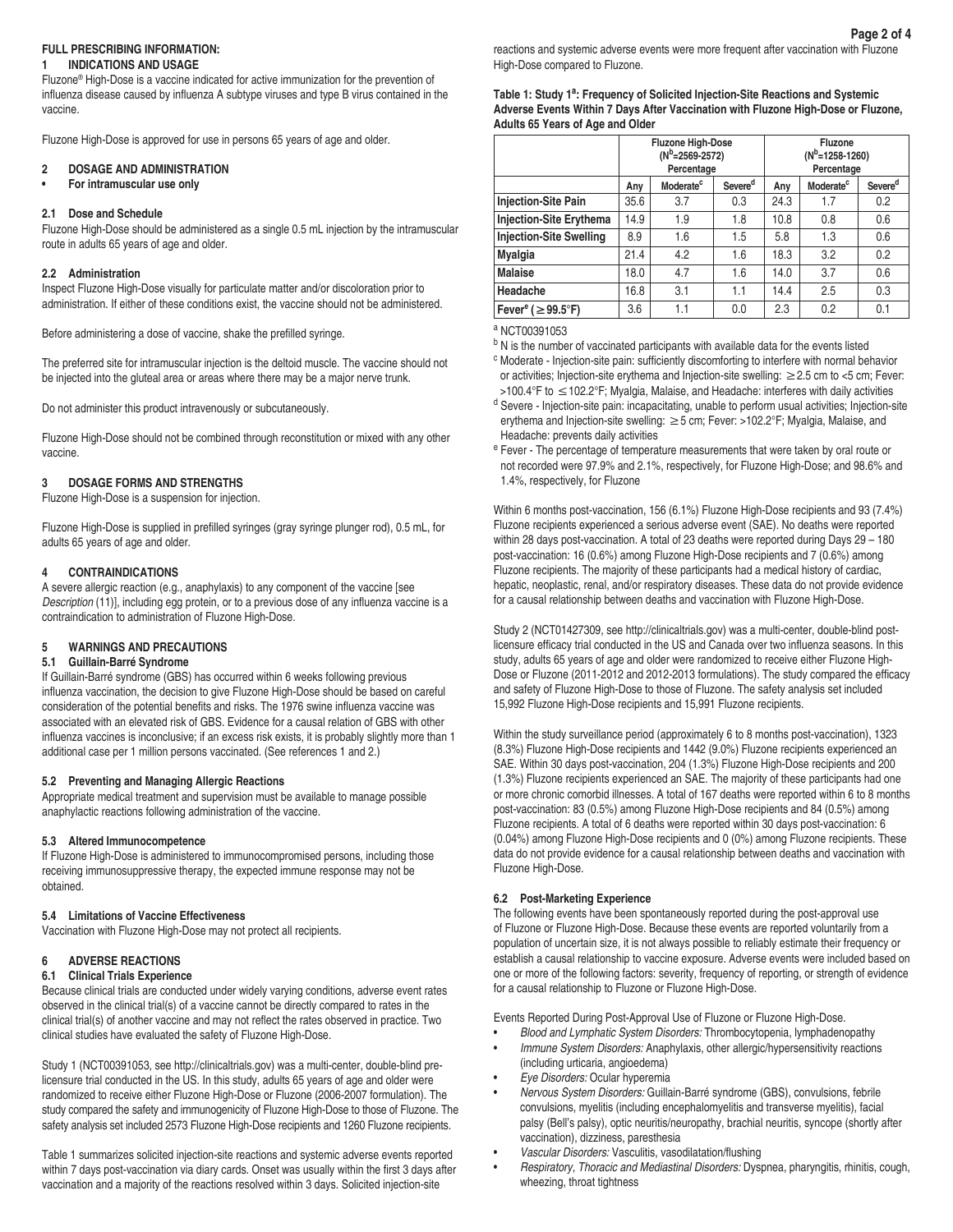- *Skin and Subcutaneous Tissue Disorders:* Stevens-Johnson syndrome
- *General Disorders and Administration Site Conditions:* Pruritus, asthenia/fatigue, pain inextremities, chest pain, chills
- *Gastrointestinal Disorders:* Vomiting, nausea, diarrhea
- *Musculoskeletal and Connective Tissue Disorders:* Arthralgia

## **7 DRUG INTERACTIONS**

Data evaluating the concomitant administration of Fluzone High-Dose with other vaccines are not available.

## **8 USE IN SPECIFIC POPULATIONS**

# **8.1 Pregnancy**

Fluzone High-Dose is not approved for use in persons <65 years of age. There are limited human data and no animal data available to establish whether there is a vaccine-associated risk with use of Fluzone High-Dose in pregnancy.

# **8.2 Lactation**

Fluzone High-Dose is not approved for use in persons <65 years of age. No human or animal data are available to assess the effects of Fluzone High-Dose on the breastfed infant or on milk production/excretion.

# **8.4 Pediatric Use**

Safety and effectiveness of Fluzone High-Dose in persons <65 years of age have not been established.

# **8.5 Geriatric Use**

Safety, immunogenicity, and efficacy of Fluzone High-Dose have been evaluated in adults 65 years of age and older. [See *Adverse Reactions* (6.1) and *Clinical Studies* (14)]

# **11 DESCRIPTION**

Fluzone High-Dose (Influenza Vaccine) for intramuscular injection is an inactivated influenza vaccine, prepared from influenza viruses propagated in embryonated chicken eggs. The virus-containing allantoic fluid is harvested and inactivated with formaldehyde. Influenza virus is concentrated and purified in a linear sucrose density gradient solution using a continuous flow centrifuge. The virus is then chemically disrupted using a non-ionic surfactant, octylphenol ethoxylate (Triton® X-100), producing a "split virus". The split virus is further purified and then suspended in sodium phosphate-buffered isotonic sodium chloride solution. The Fluzone High-Dose process uses an additional concentration factor after the ultrafiltration step in order to obtain a higher hemagglutinin (HA) antigen concentration.

Fluzone High-Dose suspension for injection is clear and slightly opalescent in color.

Neither antibiotics nor preservative are used in the manufacture of Fluzone High-Dose.

The Fluzone High-Dose prefilled syringe presentation is not made with natural rubber latex.

Fluzone High-Dose is standardized according to United States Public Health Service requirements and is formulated to contain HA of each of the following three influenza strains recommended for the 2018-2019 influenza season: A/Michigan/45/2015 X-275 (H1N1), A/ Singapore/INFIMH-16-0019/2016 IVR-186 (H3N2), and B/Maryland/15/2016 BX-69A (a B/ Colorado/6/2017-like virus, B Victoria lineage). The amounts of HA and other ingredients per dose of vaccine are listed in Table 2.

## **Table 2: Fluzone High-Dose Ingredients**

|                                                                                | Quantity<br>(per dose)                  |  |  |
|--------------------------------------------------------------------------------|-----------------------------------------|--|--|
| Ingredient                                                                     | <b>Fluzone High-Dose</b><br>0.5 mL Dose |  |  |
| Active Substance: Split influenza virus.<br>inactivated strains <sup>a</sup> : | 180 mcg HA total                        |  |  |
| A (H <sub>1</sub> N <sub>1</sub> )                                             | 60 mcg HA                               |  |  |
| A (H3N2)                                                                       | 60 mcg HA                               |  |  |
| B                                                                              | 60 mcg HA                               |  |  |
| Other:                                                                         |                                         |  |  |
| Sodium phosphate-buffered isotonic<br>sodium chloride solution                 | $QSb$ to appropriate volume             |  |  |
| Formaldehyde                                                                   | $\leq$ 100 mcg                          |  |  |
| Octylphenol ethoxylate                                                         | $\leq$ 250 mcg                          |  |  |
| Gelatin                                                                        | None                                    |  |  |
| <b>Preservative</b>                                                            | None                                    |  |  |

a per United States Public Health Service (USPHS) requirement **b** Quantity Sufficient

# **12 CLINICAL PHARMACOLOGY**

### **12.1 Mechanism of Action**

Influenza illness and its complications follow infection with influenza viruses. Global surveillance of influenza identifies yearly antigenic variants. For example, since 1977, antigenic variants of influenza A (H1N1 and H3N2) viruses and influenza B viruses have been in global circulation. Specific levels of hemagglutination inhibition (HI) antibody titer post-vaccination with inactivated influenza virus vaccines have not been correlated with protection from influenza virus infection. In some human studies, antibody titers ≥1:40 have been associated with protection from influenza illness in up to 50% of participants. (See references 3 and 4.)

Antibodies against one influenza virus type or subtype confer limited or no protection against another. Furthermore, antibodies to one antigenic variant of influenza virus might not protect against a new antigenic variant of the same type or subtype. Frequent development of antigenic variants through antigenic drift is the virologic basis for seasonal epidemics and the reason for the usual change of one or more new strains in each year's influenza vaccine. Therefore, influenza vaccines are standardized to contain the hemagglutinins of influenza virus strains representing the influenza viruses likely to be circulating in the US during the influenza season.

Annual vaccination with the current vaccine is recommended because immunity during the year after vaccination declines and because circulating strains of influenza virus change from year to year.

## **13 NON-CLINICAL TOXICOLOGY**

#### **13.1 Carcinogenesis, Mutagenesis, Impairment of Fertility**

Fluzone High-Dose has not been evaluated for carcinogenic or mutagenic potential or for impairment of fertility.

## **14 CLINICAL STUDIES**

**14.1 Immunogenicity of Fluzone High-Dose in Adults 65 Years of Age and Older** Study 1 (NCT00391053) was a multi-center, double-blind pre-licensure trial conducted in the US in which adults 65 years of age and older were randomized to receive either Fluzone High-Dose or Fluzone (2006-2007 formulation). The study compared the safety and immunogenicity of Fluzone High-Dose to those of Fluzone. For immunogenicity analyses, 2576 participants were randomized to Fluzone High-Dose and 1275 participants were randomized to Fluzone. Females accounted for 51.3% of participants in the Fluzone High-Dose group and 54.7% of participants in the Fluzone group. In both groups, the mean age was 72.9 years (ranged from 65 through 97 years in the Fluzone High-Dose group and 65 through 94 years in the Fluzone group); 35% of participants in the Fluzone High-Dose group and 36% of participants in the Fluzone group were 75 years of age or older. Most participants in the Fluzone High-Dose and Fluzone groups, respectively, were White (91.7% and 92.9%), followed by Hispanic (4.8% and 3.7%), and Black (2.7% and 2.7%).

The primary endpoints of the study were HI GMTs and seroconversion rates 28 days after vaccination. Pre-specified statistical superiority criteria required that the lower limit (LL) of the 2-sided 95% CI of the GMT ratio (Fluzone High-Dose/Fluzone) be greater than 1.50 for at least two of the strains, and if one strain failed, non-inferiority of that strain must be demonstrated (LL>0.67), and that the lower limit of the 2-sided 95% CI of the seroconversion rate difference (Fluzone High-Dose minus Fluzone) be greater than 10% for at least two of the strains, and if one strain failed, non-inferiority of that strain must be demonstrated (LL>-10%). As shown in Table 3, statistically superior HI GMTs and seroconversion rates after vaccination with Fluzone High-Dose compared to Fluzone were demonstrated for influenza A subtypes, A (H1N1) and A (H3N2), but not for influenza type B. For strain B, non-inferiority of Fluzone High-Dose compared to Fluzone was demonstrated for both the HI GMTs and seroconversion rates.

**Table 3: Study 1a: Post-Vaccination HI Antibody GMTs and Seroconversion Rates and Analyses of Superiority of Fluzone High-Dose Relative to Fluzone, Adults 65 Years of** 

| <b>GMT</b>          |                                                           |                         | <b>GMT</b><br>Ratio                                            | Seroconversion % <sup>b</sup>                         |                                          | <b>Difference</b>                                                  |                                                                 |
|---------------------|-----------------------------------------------------------|-------------------------|----------------------------------------------------------------|-------------------------------------------------------|------------------------------------------|--------------------------------------------------------------------|-----------------------------------------------------------------|
| Influenza<br>Strain | <b>Fluzone</b><br>High-<br>Dose<br>$N^c = 2542 -$<br>2544 | Fluzone<br>$N^c = 1252$ | <b>Fluzone</b><br>High-<br>Dose<br>over<br>Fluzone<br>(95% CI) | Fluzone<br><b>High-Dose</b><br>$N^c = 2529 -$<br>2531 | <b>Fluzone</b><br>$N^c = 1248 -$<br>1249 | <b>Fluzone</b><br>High-Dose<br>minus<br><b>Fluzone</b><br>(95% CI) | Met Both<br>Pre-defined<br>Superiority<br>Criteria <sup>d</sup> |
| A (H1N1)            | 115.8                                                     | 67.3                    | 1.7<br>(1.6; 1.8)                                              | 48.6                                                  | 23.1                                     | 25.4<br>(22.4; 28.5)                                               | Yes                                                             |
| A (H3N2)            | 608.9                                                     | 332.5                   | 1.8<br>(1.7; 2.0)                                              | 69.1                                                  | 50.7                                     | 18.4<br>(15.1; 21.7)                                               | Yes                                                             |
| в                   | 69.1                                                      | 52.3                    | 1.3<br>(1.2; 1.4)                                              | 41.8                                                  | 29.9                                     | 11.8<br>(8.6; 15.0)                                                | No                                                              |

a NCT00391053

**Age and Older**